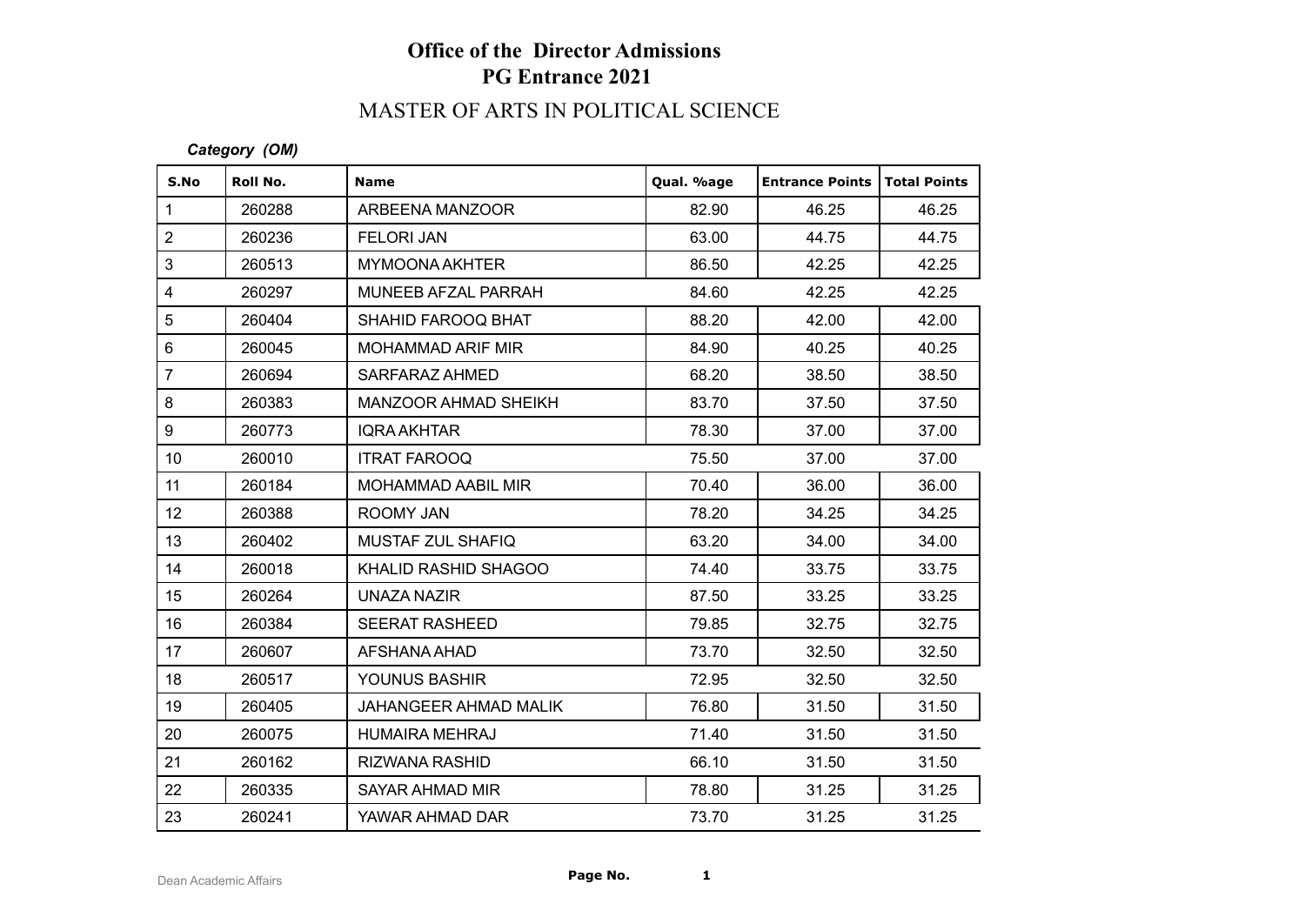# MASTER OF ARTS IN POLITICAL SCIENCE

#### *Category (OM)*

| S.No | Roll No. | <b>Name</b>                 | Qual. %age | <b>Entrance Points</b> | <b>Total Points</b> |
|------|----------|-----------------------------|------------|------------------------|---------------------|
| 24   | 260379   | UMER FAROOQ PARREY          | 73.40      | 31.25                  | 31.25               |
| 25   | 260238   | MENZA GULZAR HAMDANI        | 85.50      | 31.00                  | 31.00               |
| 26   | 260086   | <b>ADIL RASHID</b>          | 69.50      | 31.00                  | 31.00               |
| 27   | 260030   | <b>OWAIS AHMAD SHAH</b>     | 64.00      | 31.00                  | 31.00               |
| 28   | 260087   | YAWAR YOUSUF GANIE          | 76.20      | 30.50                  | 30.50               |
| 29   | 260132   | KHALIDA BANO                | 75.00      | 30.50                  | 30.50               |
| 30   | 260260   | <b>SAKIB RASHID</b>         | 73.40      | 30.25                  | 30.25               |
| 31   | 260589   | <b>SHAKIR AZIZ</b>          | 67.60      | 30.25                  | 30.25               |
| 32   | 260325   | <b>SHAKIR SALAM DAR</b>     | 83.50      | 30.00                  | 30.00               |
| 33   | 260009   | <b>ULFAT NAZIR</b>          | 76.80      | 30.00                  | 30.00               |
| 34   | 260304   | LIYAKAT NAZIR LANGOO        | 72.80      | 29.75                  | 29.75               |
| 35   | 260233   | <b>JUNAID NISAR</b>         | 62.90      | 29.75                  | 29.75               |
| 36   | 260714   | ADIL FAROOQ GANAYEE         | 77.00      | 29.50                  | 29.50               |
| 37   | 260397   | DILAWAR AHMAD MALIK         | 71.90      | 29.25                  | 29.25               |
| 38   | 260046   | ZUBAIR MAQBOOL BHAT         | 65.50      | 29.00                  | 29.00               |
| 39   | 260053   | <b>MEHWISH MEHMOOD</b>      | 75.20      | 28.75                  | 28.75               |
| 40   | 260648   | FAROOQ AHMAD RATHER         | 73.50      | 28.75                  | 28.75               |
| 41   | 260696   | <b>BISMA BASHIR</b>         | 73.33      | 28.75                  | 28.75               |
| 42   | 260389   | <b>OWAIS BASHIR</b>         | 68.80      | 28.50                  | 28.50               |
| 43   | 260015   | <b>ULFAT SHAFI</b>          | 78.00      | 27.50                  | 27.50               |
| 44   | 260124   | <b>MANSOOR AHMAD TANTRY</b> | 77.30      | 27.00                  | 27.00               |
| 45   | 260257   | <b>HADIYA ARJUMAND</b>      | 75.60      | 27.00                  | 27.00               |
| 46   | 260643   | <b>SUHAIL AHMAD DAR</b>     | 71.80      | 26.75                  | 26.75               |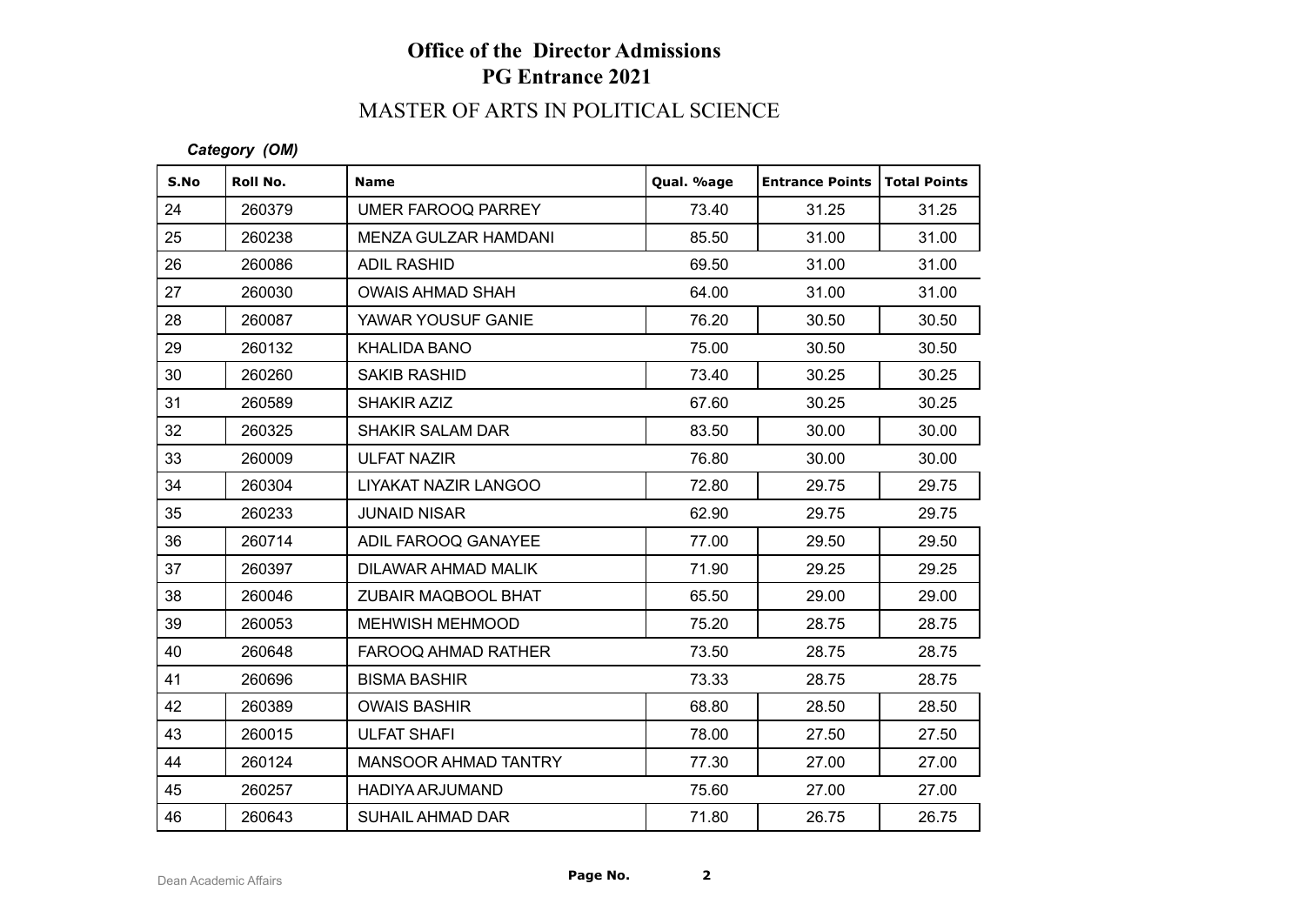## MASTER OF ARTS IN POLITICAL SCIENCE

#### *Category (OM)*

| S.No | Roll No. | <b>Name</b>           | Qual. %age | Entrance Points   Total Points |       |
|------|----------|-----------------------|------------|--------------------------------|-------|
| 47   | 260316   | MUFEEDUL MUSHTAQ LONE | 76.70      | 26.50                          | 26.50 |
| 48   | 260410   | NAZIMA MUZAFAR        | 85.50      | 26.25                          | 26.25 |
| 49   | 260470   | UMER AFZAL RESHI      | 74.00      | 26.25                          | 26.25 |
| 50   | 260129   | <b>WAJID MUSHTAQ</b>  | 69.40      | 26.25                          | 26.25 |

#### *Category (ST)*

| S.No | Roll No. | <b>Name</b>      | Qual. %age | <b>Entrance Points   Total Points</b> |       |
|------|----------|------------------|------------|---------------------------------------|-------|
| . 51 | 260778   | SAMIA SULTAN     | 71.11      | 25.50                                 | 25.50 |
| 52   | 260621   | AAMIR JAMAL KHAN | 81.10      | 24.25                                 | 24.25 |

#### *Category (RBA)*

| S.No | Roll No. | <b>Name</b>           | Qual. %age | <b>Entrance Points</b> | <b>Total Points</b> |
|------|----------|-----------------------|------------|------------------------|---------------------|
| 53   | 260646   | SAYIMA MAQBOOL        | 73.50      | 25.50                  | 25.50               |
| 54   | 260762   | <b>ULFAT NABI</b>     | 68.00      | 25.00                  | 25.00               |
| 55   | 260719   | ARSHEED AHMAD SHEIKH  | 48.89      | 25.00                  | 25.00               |
| 56   | 260639   | NAVEED AHMAD NAJAR    | 70.10      | 24.75                  | 24.75               |
| 57   | 260165   | IKHLAS AHMAD DAR      | 66.80      | 23.75                  | 23.75               |
| 58   | 260097   | <b>MAISUM PARVAIZ</b> | 67.90      | 23.00                  | 23.00               |
| 59   | 260622   | RAYEES AHMAD WAGAY    | 65.90      | 23.00                  | 23.00               |

### *Category (ALC)*

| S.No | Roll No. | <b>Name</b>      | Qual. %age | <b>Entrance Points   Total Points</b> |      |
|------|----------|------------------|------------|---------------------------------------|------|
| 60   | 260166   | <b>ADIL KHAN</b> | 58.30      | 6.25                                  | 6.25 |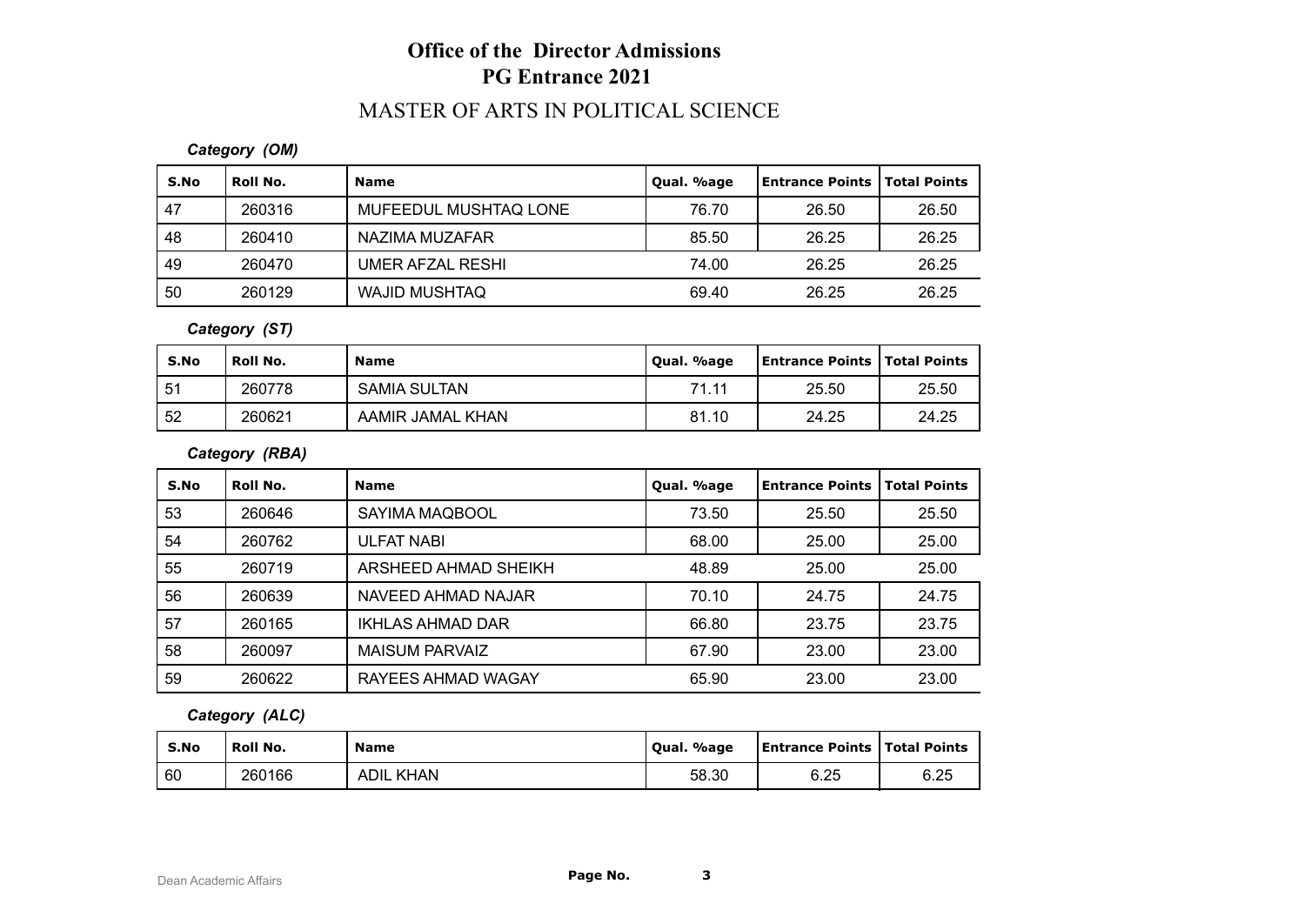### MASTER OF ARTS IN POLITICAL SCIENCE

*Category (WUP)*

| S.No | Roll No. | <b>Name</b>      | Qual. %age | <b>Entrance Points   Total Points</b> |       |
|------|----------|------------------|------------|---------------------------------------|-------|
| 61   | 260287   | <b>UZAIR JAN</b> | 66.20      | 18.25                                 | 18.25 |

*Category (CDP)*

| S.No | Roll No. | <b>Name</b>     | Qual. %age | <b>Entrance Points   Total Points</b> |       |
|------|----------|-----------------|------------|---------------------------------------|-------|
| 62   | 260312   | RAYEES MANZOOR  | 71.90      | 23.00                                 | 23.00 |
| 63   | 260738   | KHUSHBOO ZAHOOR | 72.30      | 20.00                                 | 20.00 |

*Category (NCC)*

| S.No | Roll No. | <b>Name</b>                 | Qual. %age | <b>Entrance Points   Total Points</b> |       |
|------|----------|-----------------------------|------------|---------------------------------------|-------|
| l 64 | 260066   | <b>MALIK TAJAMUL SULTAN</b> | 74.85      | 19.75                                 | 19.75 |

*Category (PHC)*

| S.No | <b>Roll No.</b> | <b>Name</b>      | Qual. %age | <b>Entrance Points   Total Points</b> |       |
|------|-----------------|------------------|------------|---------------------------------------|-------|
| 65   | 260683          | AADIL MOHMAD DAR | 72.30      | 17.25                                 | 17.25 |

*Category (OSJ)*

| S.No | <b>Roll No.</b> | Name                | Qual. %age | <b>LEntrance Points   Total Points</b> |       |
|------|-----------------|---------------------|------------|----------------------------------------|-------|
| 66   | 260798          | <b>ZUBAIR AHMED</b> | 69.55      | 29.75                                  | 29.75 |

*Category (SN)*

| S.No | Roll No. | <b>Name</b>       | Qual. %age | <b>Entrance Points   Total Points</b> |      |
|------|----------|-------------------|------------|---------------------------------------|------|
| 67   | 260298   | SUBZAR AHMAD WANI | 65.20      | 2.25                                  | 2.25 |

*Category (CGB)*

| S.No | Roll No. | <b>Name</b>           | Qual. %age | <b>Entrance Points   Total Points</b> |       |
|------|----------|-----------------------|------------|---------------------------------------|-------|
| 68   | 260736   | SHOWKAT AHMAD KHALLES | 61.40      | 15.00                                 | 15.00 |